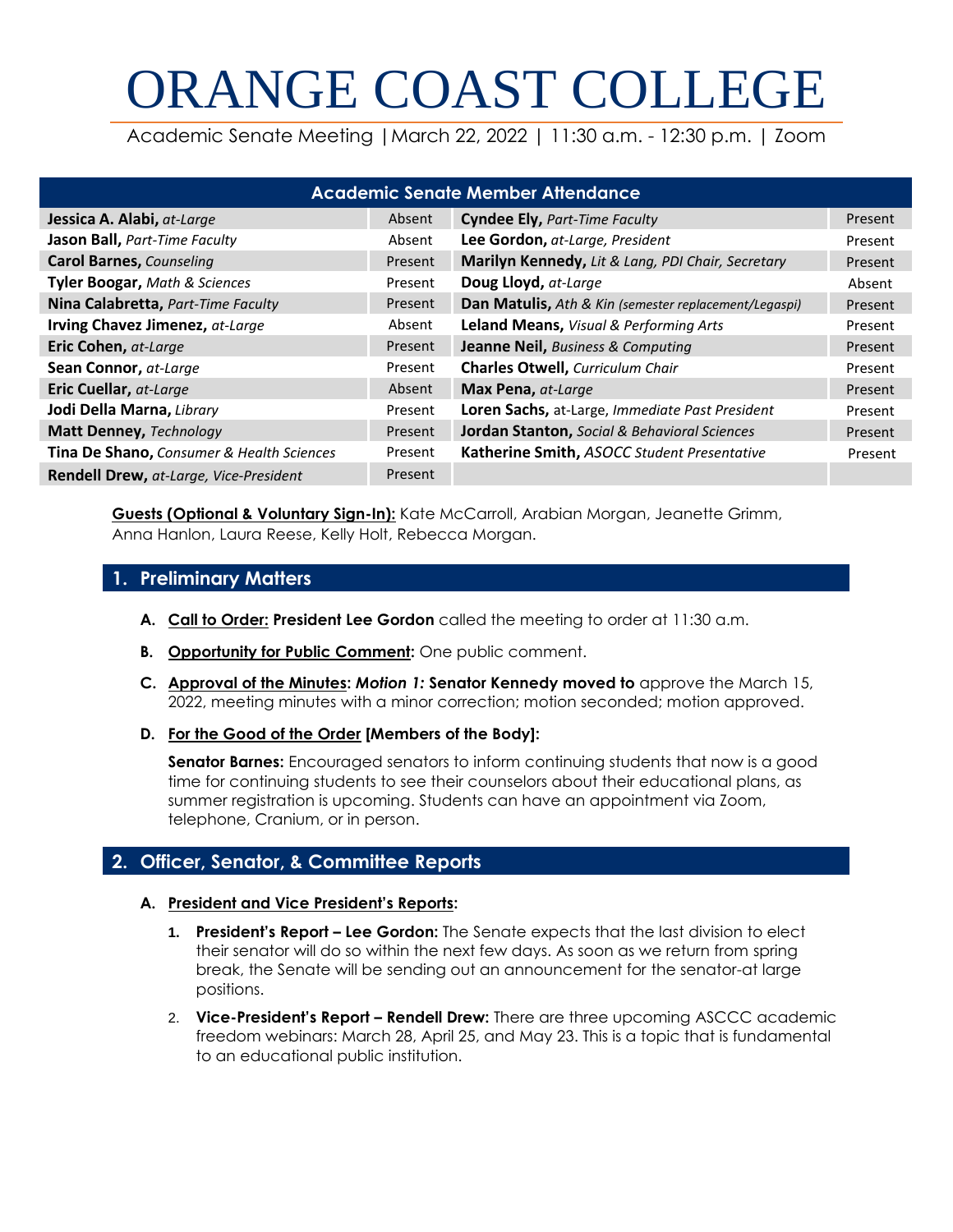- **B. Diversity, Equity, and Inclusiveness Initiatives – Professor Hanlon**: The President's DEI Taskforce is continuing to work on the impact, goals, and objectives. Dr. Drew and Professor Hanlon will be bringing those to the Senate probably the first or second meeting after spring break to vet with the Senate and get input.
- **C. District Board Policies and Administrative Procedures Committee Report Senator Kennedy:** Reported that the following District board policies have minor proposed changes related to competency-based modular education due to fall 2021 changes in Title 5 55270.9 which allows continuation and completion of work; these changes affect withdrawal polices and assignments of grades. New grading terms for these modular in are these: Addition of "M" Mastery - obtaining at minimum 80 percent on the summative assessment (B) and "M+" Mastery with Distinction - obtaining at minimum 90 percent on the summative assessment (A), AND providing dual transcripts, with the non-evaluative symbols and one with the credit-hour equivalency transcript using traditional credit-hour units to calculate grade point average. The Ed. Code changes also affect the academic calendar:
	- **AP 4010:** Academic Calendar
	- **AP/BP 4020:** Program, Curriculum, and Course Development
	- **BP 4225:** Course Repetition and Repeatability
	- **AP 4227:** Repeatable Course
	- **AP 4230:** Grading and Academic Record Symbols

There were minor revisions to **5130: Financial Aid** to update and accommodate baccalaureate degrees and financial aid.

**AP 7270: Student Services** had changes (in red). **"**If a student was employed as a Student Assistant in the fall semester but no longer qualifies to continue employment as Student Assistant in the following spring semester, then the student may be employed by the District in any other type of temporary position such as short-term employee or substitute employee during the same fiscal year (July 1 – June 30) subject to following the restrictions that apply to temporary employees (e.g., maximum 160 days worked during the fiscal year, which include the days worked while the student was employed as a Student Assistant)."

**D. Transparency Committee (TC)** – **Senator Kennedy:** Reported that the TC Committee met on March 9th and gathered detailed faculty information on a CHS 10+1 issue regarding the Neurodiagnostic Technology program. They committee met again on March 16<sup>th</sup> to gather more information on the same issue from CHS administration. The committee is still gathering information and is in the process of reviewing the information gathered.

Additionally, the committee received and reviewed a follow-up report on the Self-Paced Math 10+1 issues, noting improvements gained with the effective guidance of President Suarez and VPI Grimes-Hillman. There is still another issue on the committee's agenda to gather information regarding an HSI grant that they will be addressing as soon as possible.

**E. Instructional Effectiveness - Anna Hanlon:** Planning modules for the instructional area are open. Thye met with Math and Sciences Division on Monday, and they are meeting with Social and Behavioral Sciences and VPA on Friday. The sessions start at 11 and are each about 45 minutes long.

The ACCJC is asking for aspirational goals. In response, IE is sending out emails to areas that have employment rate or licensure rate data as there is currently an institutional-set standard, which is like a floor.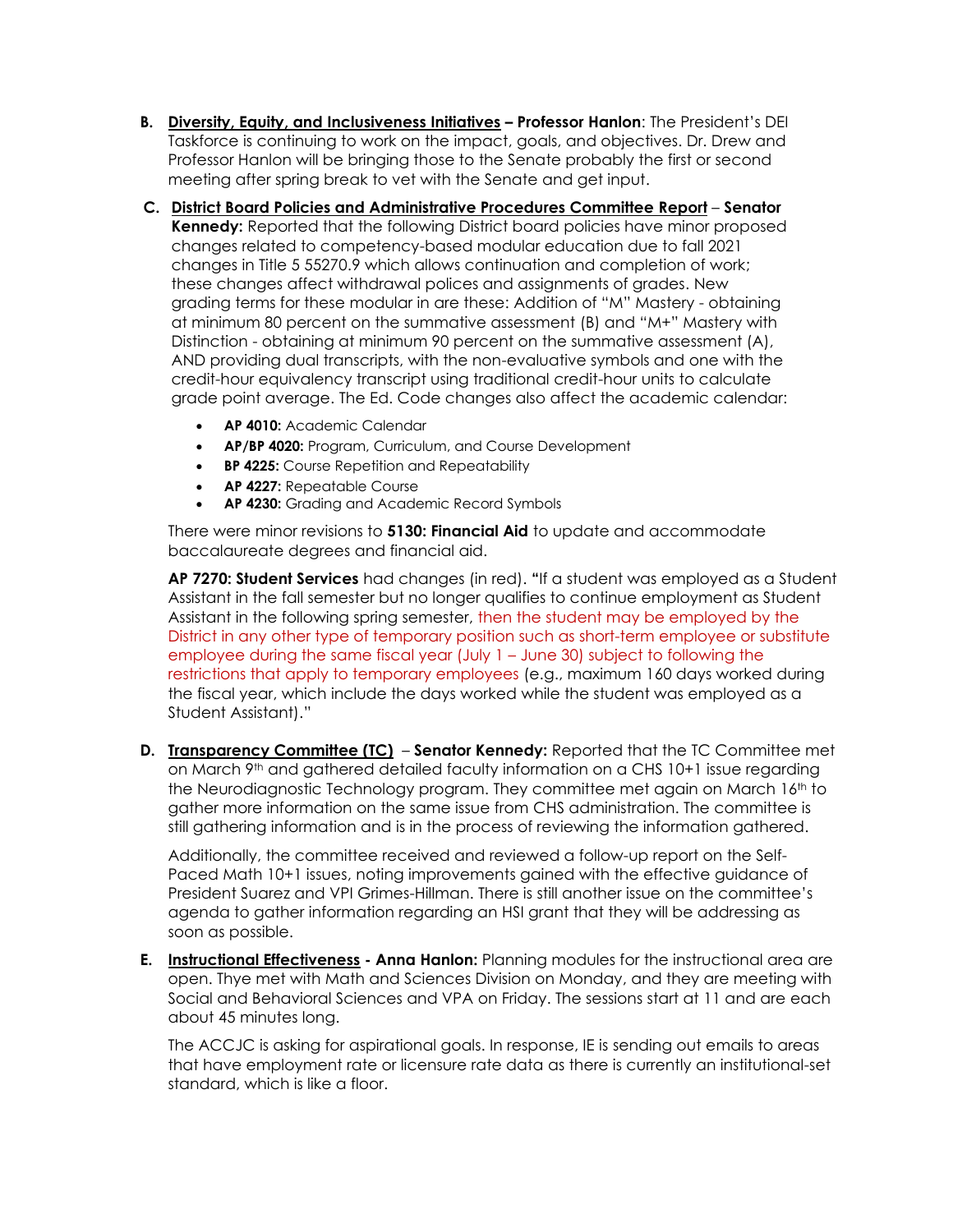**F. Dual Enrollment Work Group – Anna Hanlon:** Dual Enrollment has been working on updating the menu of courses that they will send out to the Department of Education this summer; it is in draft form right now and that has been sent to the deans. If there is a summer course that needs to be included, faculty can let her know.

# **3. Unfinished Business**

**A. Guided Pathways Task Force Scale of Adoption Self-Assessment Report (SOAAA)–**

**Charles Otwell:** Stated that the Guided Pathways Scale of Adoption Self-Assessment report (SOAAA) went out with the Senate agenda. He asked the Senate for endorsement today as the report is due during spring break. The report is built around the four pillars. It is a chance for them to report to the state on the progress in adopting the recommendations they have made. Most of these are in the process of scaling up. In a few places they are at scale.

**Professional Development Institute (PDI) Chair:** Stated that there are several sections in the report that say the thing: "limited professional development resources and faculty participation – Center for Teaching and Learning." She stated that no one contacted PDI at any time for data and would like to know what data the statement is based on. ng. Has PDAC [formerly Staff Development] been contacted for data? The persons writing the report should be contacting all the points of data before making a broad, repetitive statement like that. She would like to see that phrase taken out.

PDI Chair Kennedy stated that PDI keeps data and records and that a variety of faculty have been attending conferences regarding many aspects in the report, including equity. If there are limited resources for something different, or something specific, then maybe they can request funds from PDI or some other resources on campus such as PDAC.

**Curriculum Chair Otwell:** The Design teams have felt that they wanted to have a center for teaching and learning. He is not sure why they have not reached out for PDI funds. What the Design teams are talking about is not attendance at conferences but for instance departmental meetings that have to do with Guided Pathways issues. They are talking about getting funds for those. Now there is also the ARR process. The departments could do that through program review. Dean Tamanaha and himself can meet up to make those changes on the report.

**PDI Chair Kennedy:** Stated that PDAC [formerly Staff Development] has been funding workshops like that for over a decade.

**Starfish Coordinator Kate McCarroll:** Stated that this Center for Teaching and Learning started when she and Jaki Kamphuis we talking to each other about Intervention Team goals, and they thought it was difficult for many faculty to navigate and just wanted a place to get answers on where to get funding. They also wanted a place where faculty can commune.

**PDI Chair Kennedy:** Stated that she is not against a Center for Teaching and Learning as long as it is not administratively overseen or where administrators oversee faculty funding. We are one of only a few community college districts in California that have the level of professional development funding for faculty activities the way we do. We don't want faculty to lose that.

*Motion 2:* **Senator Drew moved to** approve the SOAA report but removing the phrases "limited professional development resources and faculty participation" from it; motion seconded; motion approved. [*See voting chart below.*]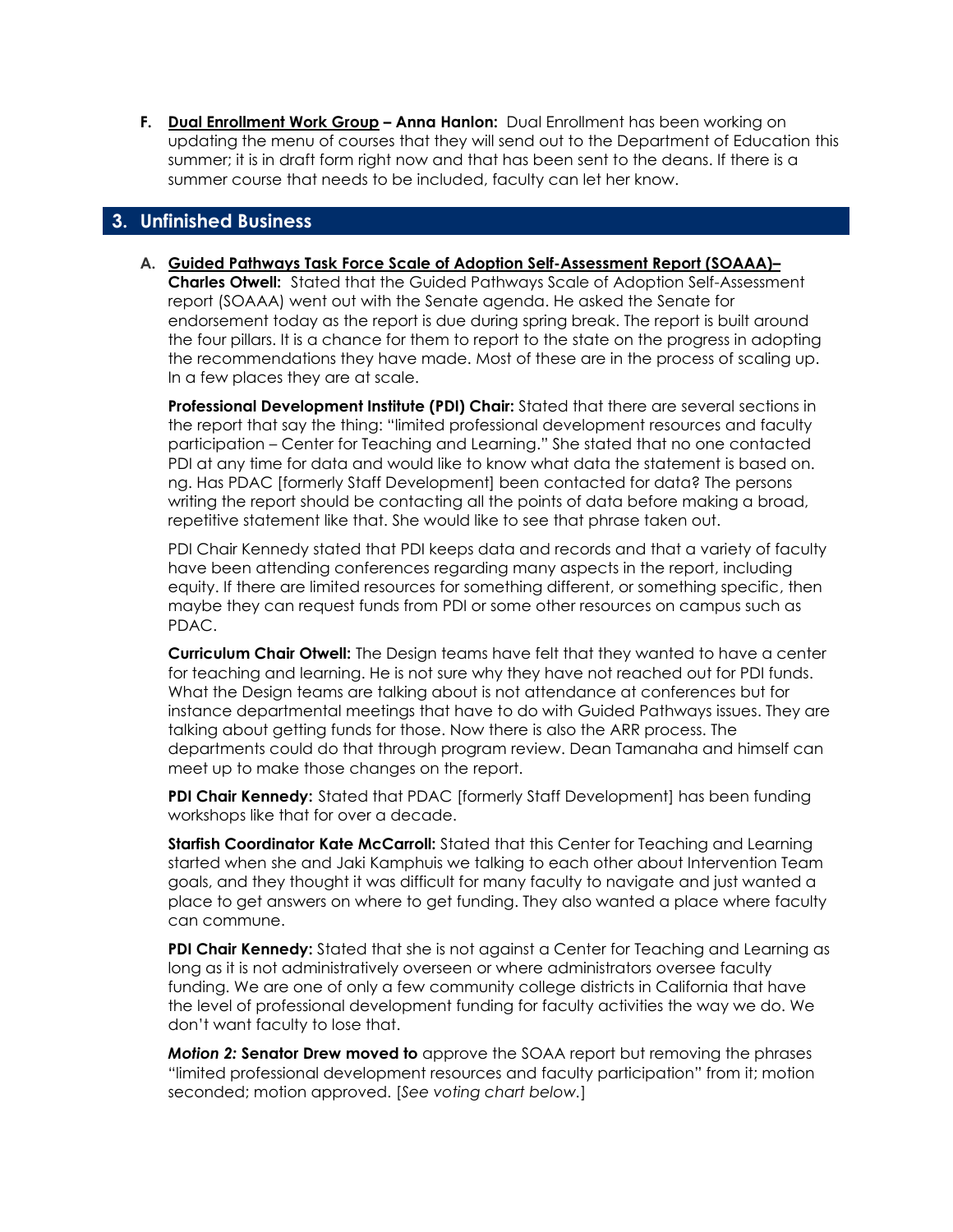#### **B. COVID & Teaching – All Senate:**

**Senator Boogar:** Reported a colleague's report of an overhead student conversation where some students stated they might enroll in a different community college in the fall which did not have a mask mandate. Senator Boogar is not for or against but if the District is considering doing away with the mask mandate, they should let students know.

**Senator Kenedy:** Received a constituent's report that stated when the faculty member's hybrid class was moved from Zoom to campus the class enrollment dropped 10 percent. Students reported that they did not want to return to campus. It is clear that there are different students with different needs. We need to be able to accommodate a variety of student needs.

**Vice-President Drew:** He had heard something similar in his on-campus class. He stated that it is important to consider what Senator Boogar and Kennedy have stated and we serve different student needs. He asked if there are any surveys going out to students to find out their preferences.

**VPI Grimes-Hillman:** Stated that they just finished received a student survey back and the information is being analyzed by the Office of Intuitional Research. Dr. Sterner will report this out later.

**C. AP/BP 2431 Chancellor Search – Senator Kennedy:** Re-presented her proposed changes to this District policy which includes language on transparency, inclusivity, and forum interviews. She did some additional research and found out that besides Riverside and San Diego Community College Districts, also North Orange County, West Hills, State Center, and San Franciso City College Districts and others have been doing forum interviews and have them in their policies. The proposed language was taken from Riverside Community College District where they also have two committees: (1) the Chancellor search committee that is confidential for applicants and that will not change and (2) the Chancellor selection committee for final candidates where there is a public forum and that is different. The candidates in the public forum answer questions from faculty, students, staff, and the community at large that they serve. She asked if anybody had any feedback on the proposed language.

**President Gordon** asked if there were any objections or corrections to the proposals. There were none,

# **4. New Business**

*A.* **Authorization under Brown Act, Government Code § 54953(e), for Conducting Academic Senate Meetings Remotely Due to the COVID-19 Emergency.**

*Motion 3:* **Senator Kennedy moved to** approve the above statement to continue to meet remotely for the next month; motion seconded; motion approved.

- **B. IPC Handbook: President Gordon** noted that the IPC Handbook will continue to be reviewed and it will be placed on the agenda after spring break. There were a few small updates such as on membership.
- **C. The Dean's Step in CurricUNET - Curriculum Chair Otwell: President Gordon** stated this was put on the agenda due to a faculty member's query about the process.

Curriculum Chair Otwell explained that the "dean's step" is to review the proposed curriculum and send back for corrections, if need be. They usually do not send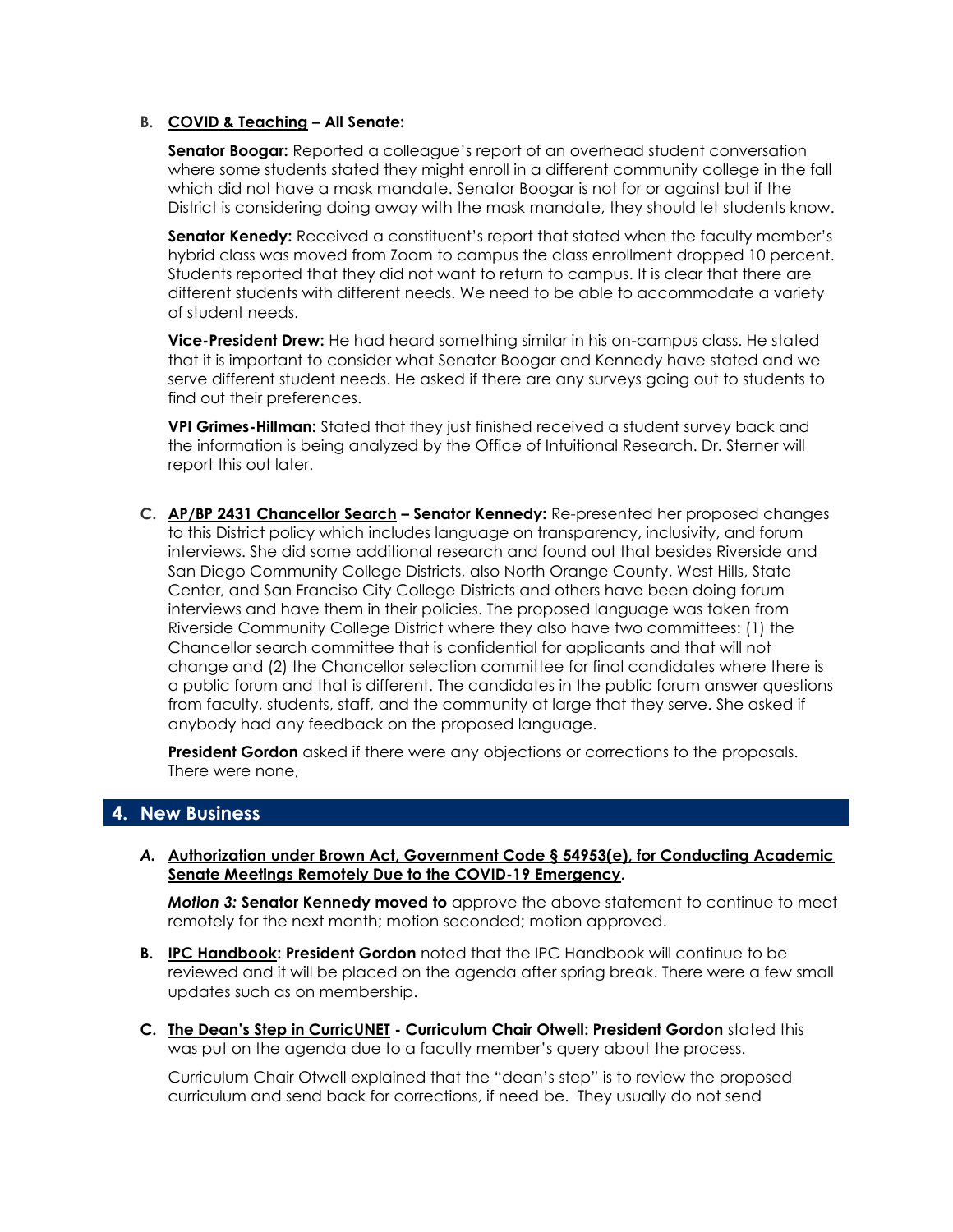corrections back, but they do make their comments directly in CurricUNET. The Curriculum Committee then looks at those comments and discusses them before voting on items. For the most part, the dean's collaboration and support has been very valuable to the Curriculum Committee. It was felt that the committee wanted to keep this as a required step because the deans are an important set of eyes on curriculum, but they do not have final say. If it was the case that a dean refused to review or move forward curriculum, then it could be on the Curriculum Committee agenda for review without the dean's review.

**Senator Stanton:** Shared that he received an email from a constituent talking about how *good* deans are collaborative partners with faculty in a general sense and with regard to CurricUNET, as well.

**Vice-President Drew:** Reported that at this point there should be a high level of collegiality and respect of working under the purview of the 10+1. It is disrespectful when a dean or an administrator blocks things without collegial consultation. It is important use due respect. Faculty may need review on the 10 + 1 and there are discussions about bringing a speaker from the state level to talk about the role of faculty under 10+1, the role of administration in collaboration with faculty and the 10+1, etc.

**VPI Grimes-Hillman:** Thanked Vice-President Drew for his words. She reiterated what Curriculum Chair Otwell stated. The process allows for the deans to have conversations and noted she was a college curriculum chair as well as a state chair.

The program course and approval handbook outlines five criteria by which the Curriculum Committee reviews courses and program development: need, mission, standards, adequate resources, and compliance. Faculty are content experts, and they share 10 + 1 roles regarding adequate resources and compliance along with administration. It is important that deans have a level of involvement and the ability to have conversations early in the process. Where it comes down to it, those collegial conversations are important because if faculty propose something and the college is not able to honor that recommendation due to lack of resources, we may find ourselves in a bind. Those conversations should happen early and respectfully.

**Senator Kennedy:** Thanked VPI Grimes-Hillman for that information, noting her expertise, and that there is a necessity to ensure adequate resources if we promise a course. She noted that it seems that the process is there for the dean's review, but it can be overwritten and brought back to the Curriculum Committee. However, it may not be clear to faculty what the 10 + 1 are in terms of faculty rights and the curriculum process. The Senate should be more intentional on supplying this information to faculty on a regular basis.

**President Gordon:** Stated that after spring break, the Transparency Committee will make recommendations to the E-Board on 10 + 1 issues which may include more faculty familiarity with the  $10 + 1$ .

**Curriculum Chair Otwell:** This is also something that should be taken up with Onboarding with both faculty and administrators. They do talk about it in the Curriculum Committee training every year in the fall but the more places that they are mentioning it, the better.

**Senator Calabretta:** In terms of the 10+1, including curriculum, she suggested that new Senate members could benefit from a little bit more training and information.